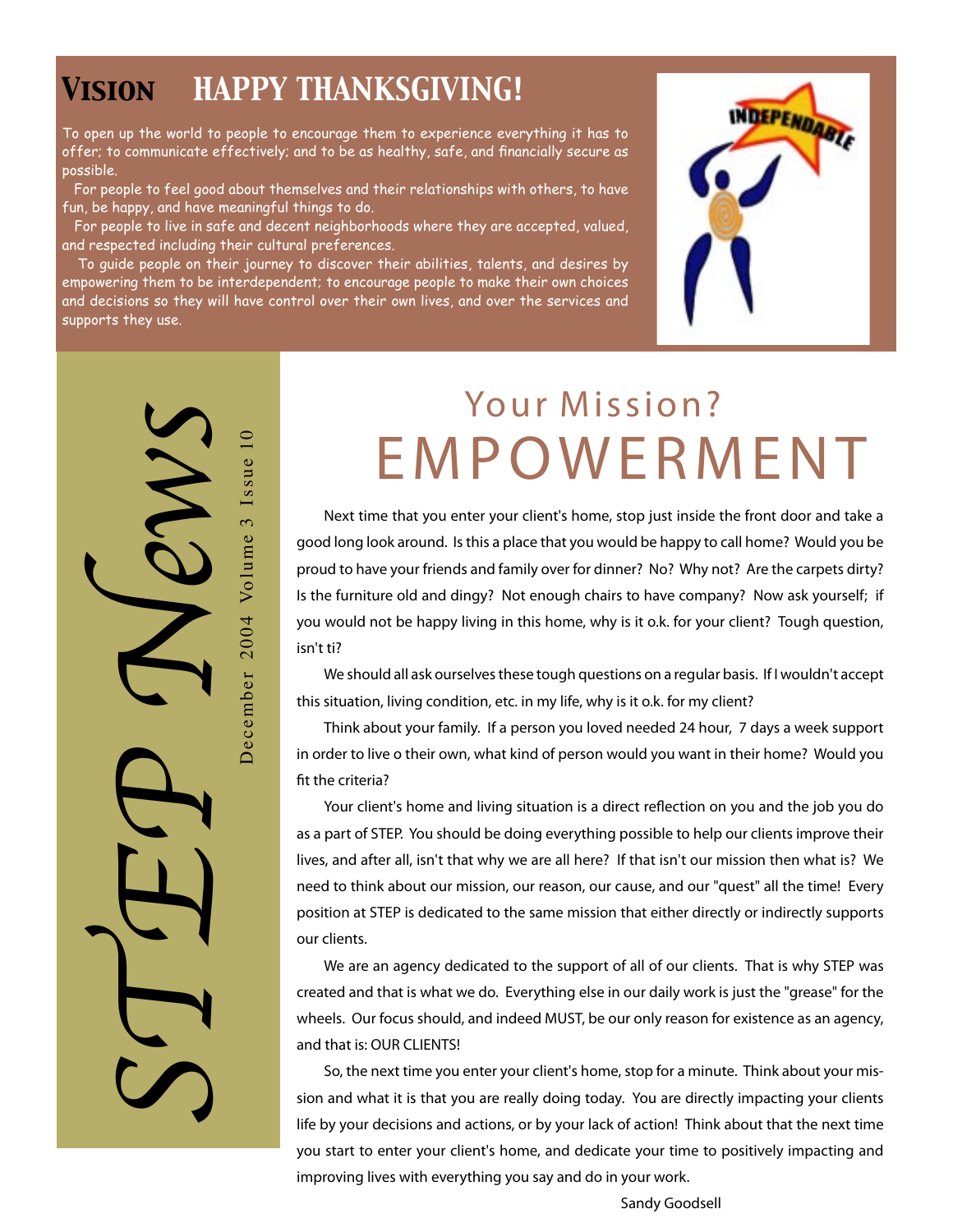# **STEP STARS**

E

P

Jacquie wishes to thank all of her team players who assisted in locating Kirstin. Way to go! Patti Dixon would like to thank the many people that worked hard and helped out in getting the three day orientation going. Des Malone-handling with Atif's crisis. You followed through with Vision and Values. Robbie Wheller- Thanks for being patience with two clients, with no staff. Michelle Noschese- Thanks for being motivated to work with Nancy Morales. Rachel Allen-Coldwell- Thanks for being patience with one of your consumers through court and crisis lately. Rob Hilliard- Appreciated you following through with your consumers' behaviors and staffing issues. Sam Holden- Thanks for your teamwork with me and with Team 1 and 2. Ashley-for taking the client while staff was out. Roger -for his team effort with the Day Program. Ted- for taking on an extra client. Steve Lantz-for training new staff. Keith & Tim for their open communication when working through issue's. Sorella-for helping out with other client. John & his new crew-helping to make weights. Your help was great! Tom Waters-for supporting clients needs and following through. Darrin-A big thanks for subbing and helping Day Program. Jeremy Watkins, Monica Soares & Ted Welsh-Many thanks and much appreciation! The office looks absolutely wonderful! Keep up the good work. Stacey Smith-for picking up Barry at the last minute when you were off work. Many thanks! Mike Baker-for making a difference with Mike Dyda. Stephanie Sgro-for willing to work after a serious crisis with your roommate. Mike Martin: Thank you for encouraging your clients to create and strengthening their own social circles. Doug Findlay: Thank you for all the work and support you have given the Morales Family. Kathy Vessels: Thank you for being willing to take on one ILS client. We really appreciate it. Gloria Goode: Thanks for all the support you have been giving to Laura during this tough time. Mike Bachman: Thank you for the support you have given to Don and Gary. Christy Schoneman: Thanks for assisting and helping Jack getting moved to a better place for him. Gloria Goode: Michelle thanks you for being such a great ASL tutor. Jason Skinner: Thanks for all the support you gave to Kimbo and all the court stuff.

#### **Happy Birthday** Nancy Morales 12

Wendy Ralston 12/1 John Krieger 12/2 Michelle Noschese 12/1 Willis Abney 12/2 Emelita Cayapan 12/2 Kristin Hart 12/3 Steven Lantz 12/4 Bill Fischer 12/4 Dayonna Wells 12/4 David Bess Jr. 12/5 Kathy Rogers 12/5 Luke Pardee 12/5 Jeri Jones 12/5 Shirley Schonewald 12/8 Mary Beatty 12/8 Patti Uplinger 12/8 Alfredo Angel 12/9 Jason Skinner 12/9 Deborah Waters 12/10 Rion Markley 12/10 Ada Torres 12/11 Mike Martin 12/11 Nicole Lester 12/11 Kenneth Burk 12/12 Larry Taylor 12/12 Sarah Wombold 12/13 Lauraya Dennis 12/13 Christy Schoneman1213 Wendy Bugge 12/14 Leah Curtis 12/14 Jimmy Richards 12/15 Jamilia Land 12/15 Edith Babauta 12/15 Scott Cahill 12/15 Michael Bauer Sr. 12/19 Marilyn Pierce 12/20 Shannon Alioto 12/21 Rima Cornish 12/22 Jaimie Dillard 12/23 Mary Wachira 12/24 Pamela Jordan 12/25 Roxanne Kinney 12/25 Darin McDaniel 12/25 Anna Obrien 12/25 Nicholas O'Donnell 12/25 Randy Dinsmore 12/30 Randal Merlo 12/28

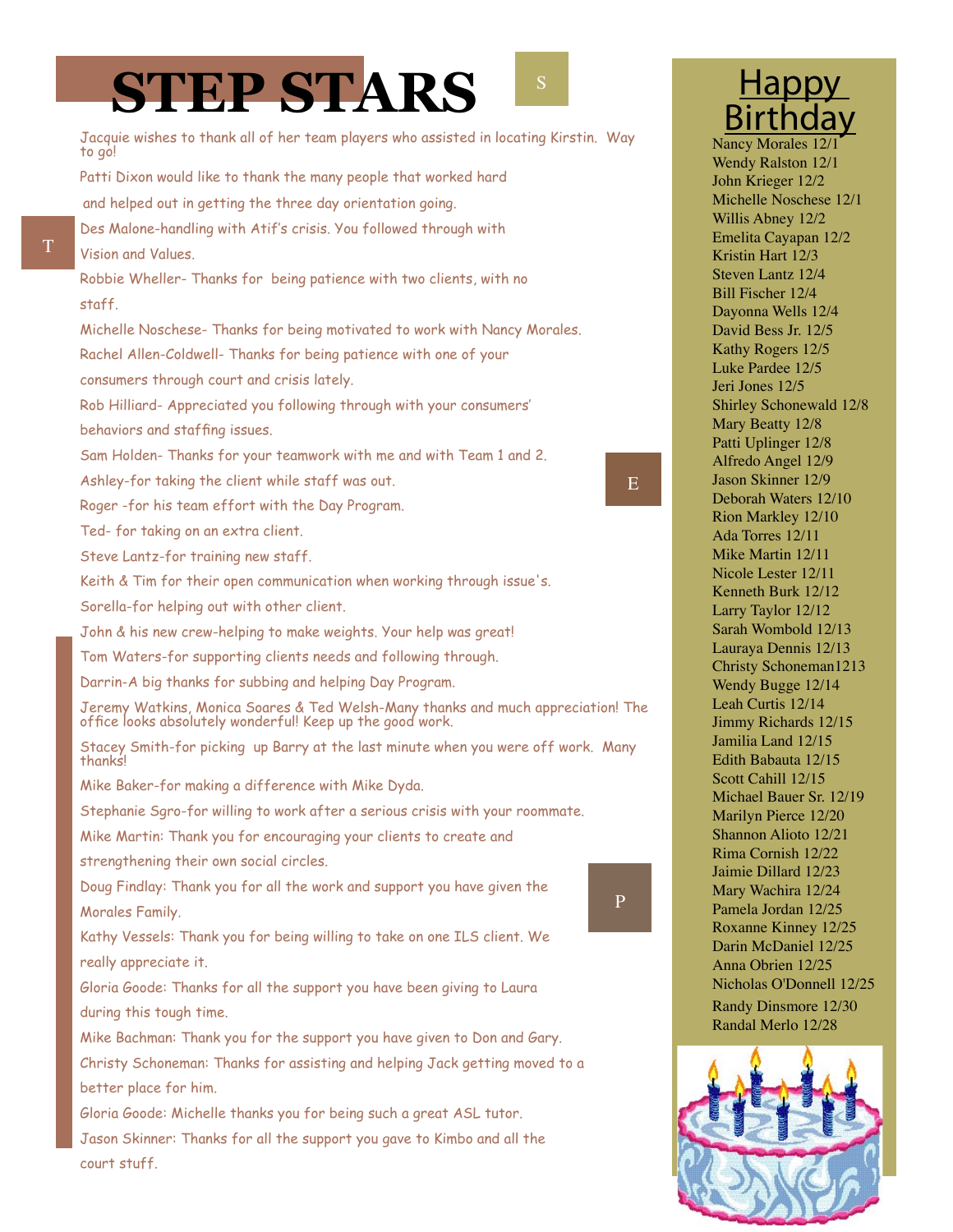Hello everyone, Thanksgiving is just around the coner! Wow! Are you **ready for Thanksgiving? Here's a few tips on how to ensure your client has a good Thanksgiving holiday.** 

**Please be sure to communicate with your clients and SLS Coordinator on what the clients wants to do for the holidays. If your clients goes home for the holidays, be sure you communicate with your supervisor if you are still needed to work with, possbily another client that isn't go ing home for the holidays.** 

 **Friendly reminder: do not to forget the up coming DEAF PA meeting that's happening on December 6th at 6pm to 8pm, located at the STEP office. At the PA meeting, we will be having pot luck, white elephant game, a little education training and most of all we are going to have fun at our final PA meeting for the year 2004. If you're interested joining the white elephant game, please bring a gift (5.00 or less) to exchange in the game.** 

**If you have any question about the up coming Pa meeting please feel free to contact Sam or Diana by e- mail Sam- (samjr@tmail.com) or Di ana (dianam@tmail.com).** 

# SL S- He ar i n G

*JOBS! JOBS! JOBS! JOBS! JOBS! JOBS! JOBS!*

Hearing SLS is hiring.......New Coordinators!! Ready for a challenge to start the year? See Patti Uplinger, Carol Nolan or Sandee Nieves. Paid roommates wanted!! See Patti Uplinger

#### E

JANUARY 10TH, 2005 HEARING TEAM, PA TRAINING 9:30 AM - 11:30 AM

The Hearing SLS Unit is in the midst of change and transition. We are hiring new coordinators and would like to welcome aboard Rich Faringer and JamieYoung. We are still looking to fill one more coordinator position. We are also in great need of roommates for many of our consumers. Any interested parties should contact Patti Up linger. We are getting ready for the holidays. Some of our consumers are preparing to visit family out of state and take long vacations. We want to say have a great trip to Mary Davis as she prepares to journey across the country for the holidays. We wish all of our consumers and staff a

Happy Holiday Season!

Human

## **Resources**

# *401k Open Enrollment Meeting is scheduled for- Wednesday, December 15th, 2004 at 11:00am. Please join us!*

**To qualify, you must have 1 year of service, be 21 years of age, and have worked 1000 hours in the past year. If you have any questions, see Patti Dixon.**

**The new three day orientation has finally started. All new employees will be required to attend three days of orientation, which will include the Medication class and RESECT training. It also teaches more about our Vision and Values. Our hope is this will give people better tools they need to succeed.**

**Lisa Barrows and Robin McGurran would like to thank all of the employees for your patience during the payroll transactions.**

## **REMINDERS**

**Time sheets are to remain in binders at clients homes until picked-up by the Coordinators on the 16th and the 1st of each month. PA's do not bring in timesheets.**

**All information must be filled out on the time sheet (UCI, client's name, employees full name and am or pm on the time shifts were worked (ie. 8:00 am not 8:00). We need to know am or pm and you need to please write clearly. In order to be paid correctly and on time, all of this information must be on the time sheets and must be legible. This would help us do our job thoroughly.**

 **Thank-you & HAPPY HOLIDAYS!!! ( MORE INFO. UNDER JEN's TRIVIA)**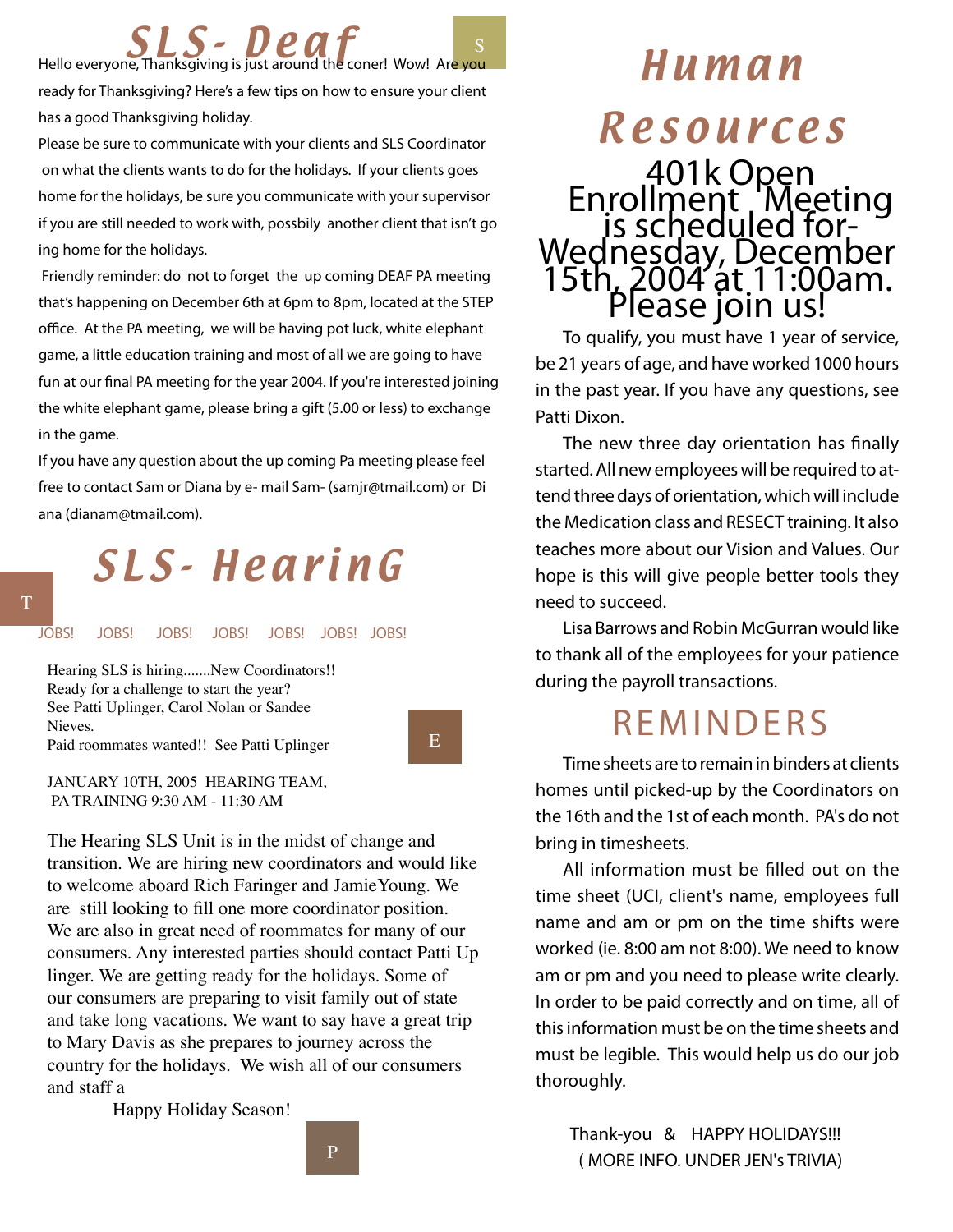## Day Program

## Next STEP

S

 *WOW! The year went by so fast! Where did it go? Roger and Debbie want to personally thank all of the Day Program staff for bearing with us with all the changes and working with different people. We look forward to 2005 and want to see the Day Program grow and have a strong team of Team Players! We believe this will happen. We want to give a warm welcome to 3 new staff; Ashley Snodgrass, Sorello Romero and Scott Cahill. Welcome Aboard! Roger Miller and Debbie Waters wish everyone......,*

 *A Very Happy Thanksgiving!* 

#### EXTRA STEP T

**First, a big thanks to Hooly Ahrens for all her continuous hard work and creativity. Thanks to Holly's efforts, Tina Harris started a new job at "Tickled Pink" (a consignment shop) this week. If you are in need of women apparrel, please consider giving them your business. If you know of someone who owns or manages any kind of business that might be able to use some help around the Holidays, please contact Holly Ahrens. She just might have the workers to help them out.**

**We would like to welcome our newest Job Coach, Elizabeth Wiese. We are so glad you joined opur team, and we look forward to getting to know you better.**

**Congratulations to Linda Nicholson and Terry, who gave birth to a baby girl!!**



# Healthy Living

## Stay Healthy for the Holidays List

 In the middle of holiday hustle? Take five minutes and try these 10 different ways to have a much happier and healthier season:

10.Make a budget for your holiday spending and try to stick to it! Come January, you'll beable to start the new year off fiscally fit.

9. Create meals, dishes and freeze for easy microwaving later, when you are on the go, the family can just pop it into the microwave. You can save money by bringing some with you while shopping.

8. Did you know, you can serve meals on smaller plates and they look bigger than they are? Try it!

7. Before dessert and after dinner, take a nice walk. Catch up on what's happening to family and friends..Walking keeps food moving through your system and speeds up the digestive process.

6.Always wash your hands! Less flu problems, cold bugs, you know.

5. Please do not drink and drive. It's not fun going to funerals. Mix fruity, festive drinks that are non-alcoholic when you expect to drive. Find someone prior to drinking who will drive for you. (Designated Drivers) We thankyou!

4. Go To Sleep! Go to bed and get up every day at the same times. Try this on weekends and holidays. Your body will respond well to a consistent timetable.

3. Try talking to someone you have not spoken to in a while or you have had a misunderstanding with,. Go out to lunch, coffee, paint ball! (why not?) Make amends.

2. Spending a lot makes you feel bad later, (When the bills come). Try giving a gift fromt the heart that you know someone needs. A homecooked meal, babysitting, back rubs, massages, do the grocery shopping, house cleaning, etc.

Most importantly,

1. Take all the time you can and need for just YOU! Breathe deeply, relax, dream about anything and nothing, watch a movie, take a bubble bath or go to the spa, etc., etc. etc. Have an Extremely Happy Holiday!!

AND TAKE IT EASY!!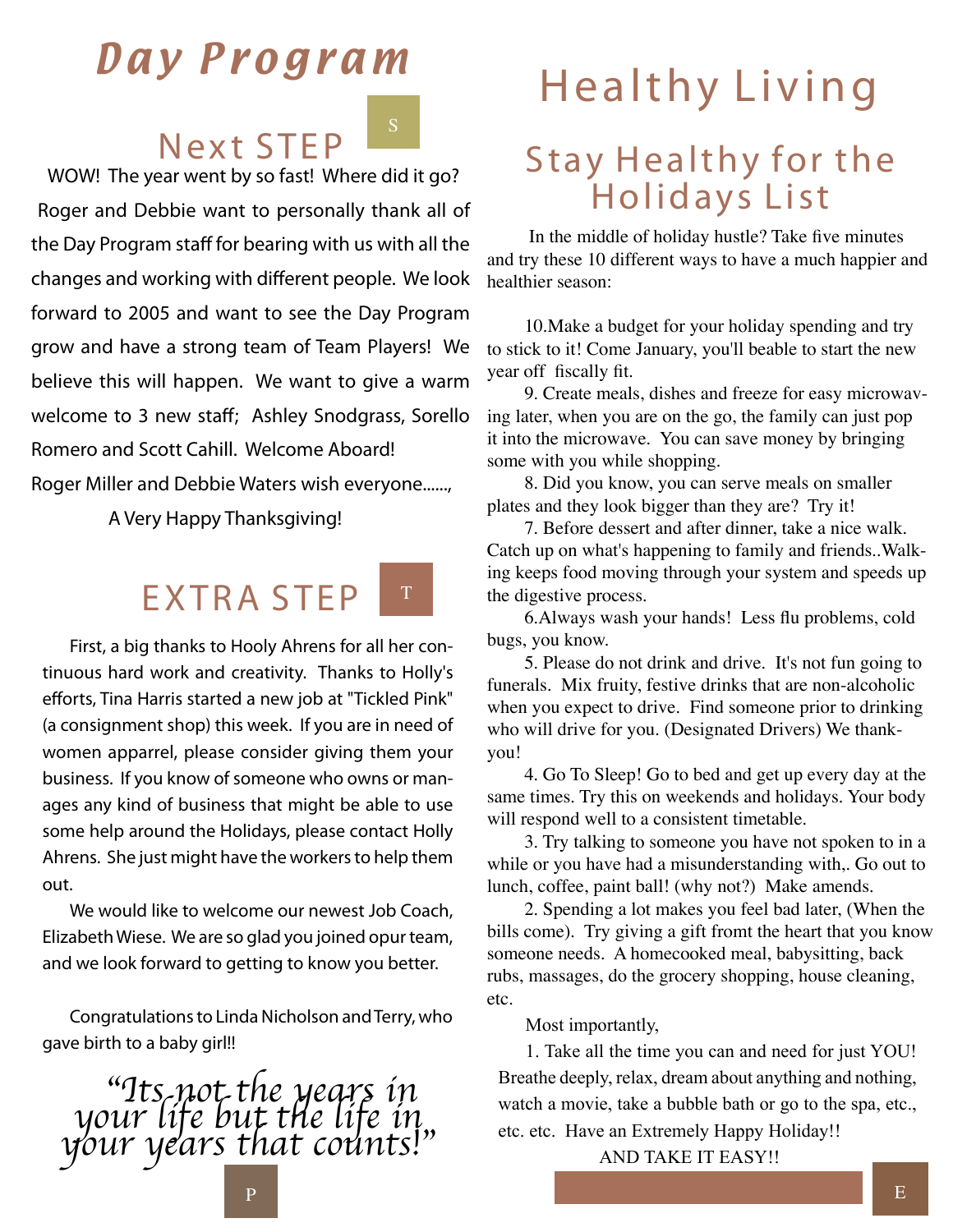## I L S

 **The ILS Department would like to announce that we are again collecting toys and food for the Annual Food and Toy Drive. We will be accepting donations now until December 16th.** 

**We will be delivering the goods to folks on Dcember 17th. Please let us know if you have a client who is in need so we can add them to our list. The ILS department will be developing their new SMART PATH in the month of December for the following year. We will be focusing on making our teamstronger and providing the best supports we can. We also plan on doing a unit evaluation.**

#### **Step Parent Support Group PRESENTS**  *THANKSGIVING DINNER*

 *CELEBRATION* YOU'RE INVITED TO

T

 BRING YOUR FAMILY TO THIS SPECIAL EVENT. ENJOY CRAFTS AND GAMES WITH YOUR CHILDREN STARTING AT 2PM AND ARRIVE HUNGRY FOR A SPECIAL THANKSGIVING FEAST SERVED AT 4PM. STEP WILL PROVIDE DINNER AND DRINKS. PARENTS ARE ASKED TO BRING A DESSERT; PIE, COOKIES OR SOME OTHER SWEET TREAT OF

WHERE: STEP OFFICE WHEN: TUESDAY, NOVEMBER 23RD, FROM 2PM-5PM DINNER SERVED AT 4PM PLEASE ARRIVE NO LATER THAN 3:30 PM, AS DINNER WILL BE SERVED ONLY FROM

THEIR CHOICE.

 4 TO 5PM CONTACT ANNANA SHANDS AT EXT # 122 OR MICHELLE ARMSTRONG AT EXT # 125



**Any articles, announcements, STARS, and resource information is welcome. The deadline for the next newsletter is 12/15/04.**

**Jen's Trivia Question: What is the name of the skin that hangs from a turkey's neck?**

**Be the first person to visit Jen Jone's office with the correct answer and receive a prize:** 

 **No answer for last month's question.**

 **SLS Timecard Reminders:**

1. Timesheets are to STAY in the timecard binders at the clients house!

 2. PA's are not to pick up blank timecards or bring completed timecards into the office. Coordinators are to pick them up on the 1st and the 16th of the month, no earlier. This avoids short paychecks and billing.

3. Present week & the next week's schedules must be attached to the timecard packets.

4. All changes to the timecards need to be initialed by the person making the change.

PLEASE DO NOT USE WHITE OUT ON TIME-CARDS!

If changes need to be made, cross out wrong information & write in the correct information next to it, then INITIAL.

PLEASE SEE MORE INFO. UNDER HUMAN RESOURCES.

**Thank you, Payroll & Billing appreciates your cooperation** 

P

**OFFICE STAFF** 



#### *Ayren Gabrielson*

(Each month a new office staff) **Client filing (making new and maintaining), H/R filing** T

**Staff forms (making and Maintaining) SIRs (Faxing and keeping log)**

**Business cards**

**Reference Checks**

**Making phone calls to utilities for staff.**

**Safety board Client file Auditing**

**Staff Mail Boxes(maintaining)**

**All other projects as requested w/approval from supervisor,**

**Please remember that all office staff are here to serve clients as well as employees. We will put forth our best professional efforts to make sure that you recieve the type of assistance you require. We ask, that you too be professional, curteous and patient when requesting information and/or assistance from STEP's office staff.**

**We recieve numerous request as well as different types of request each day and want to serve everyone as adequately and thoroughly as possible. Thank-you!** 

 **Happy Holidays!**

P

S

S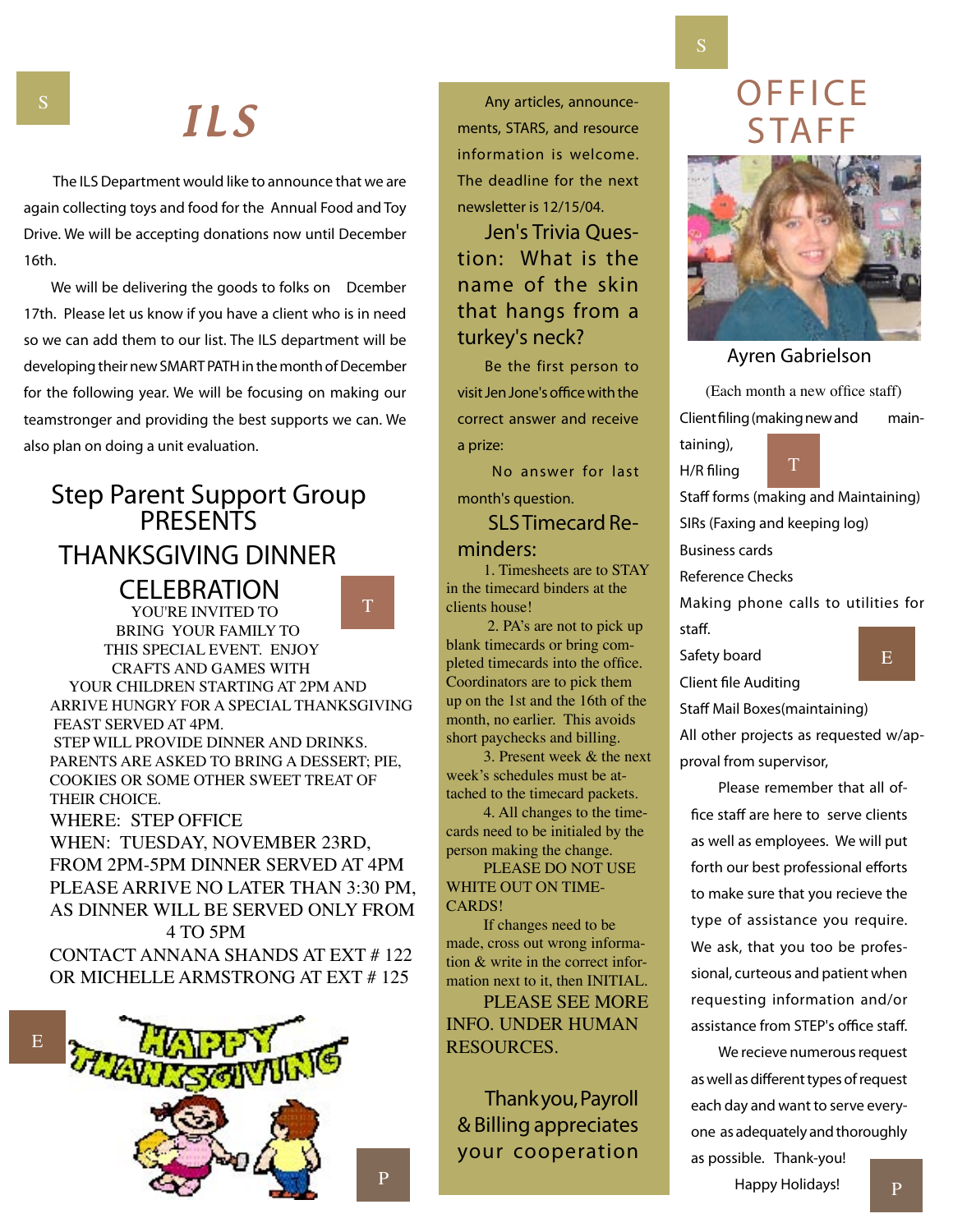# H E A LT H E D U C AT I O N L I A I S O N **P ROJECT**



 *As many of you may be aware, the incidence of disease amongst those with developmental disabilities is sub stantially higher than the general population. The Health Education Liaison Project (H.E.L.P.) wants your assis tance in improving the health of our consumers. Please take a few minutes to fill out the health questionnaire below and return to Jaimie Dillard, your input is very important and highly valued.* 

*\_\_\_\_\_\_\_\_\_\_\_\_\_\_\_\_\_\_\_\_\_\_\_\_\_\_\_\_\_\_\_\_\_\_\_\_\_\_\_\_\_\_\_\_\_\_\_\_\_\_\_\_\_\_\_\_\_\_\_\_\_\_\_\_\_\_\_\_\_\_\_\_\_\_\_\_\_\_\_\_\_\_\_\_\_\_\_\_\_\_\_\_\_\_*

*\_\_\_\_\_\_\_\_\_\_\_\_\_\_\_\_\_\_\_\_\_\_\_\_\_\_\_\_\_\_\_\_\_\_\_\_\_\_\_\_\_\_\_\_\_\_\_\_\_\_\_\_\_\_\_\_\_\_\_\_\_\_\_\_\_\_\_\_\_\_\_\_\_\_\_\_\_\_\_\_\_\_\_\_\_\_\_\_\_\_\_\_\_\_*

*\_\_\_\_\_\_\_\_\_\_\_\_\_\_\_\_\_\_\_\_\_\_\_\_\_\_\_\_\_\_\_\_\_\_\_\_\_\_\_\_\_\_\_\_\_\_\_\_\_\_\_\_\_\_\_\_\_\_\_\_\_\_\_\_\_\_\_\_\_\_\_\_\_\_\_\_\_\_\_\_\_\_\_\_\_\_\_\_\_\_\_\_\_\_*

*\_\_\_\_\_\_\_\_\_\_\_\_\_\_\_\_\_\_\_\_\_\_\_\_\_\_\_\_\_\_\_\_\_\_\_\_\_\_\_\_\_\_\_\_\_\_\_\_\_\_\_\_\_\_\_\_\_\_\_\_\_\_\_\_\_\_\_\_\_\_\_\_\_\_\_\_\_\_\_\_\_\_\_\_\_\_\_\_\_\_\_\_\_\_*

*\_\_\_\_\_\_\_\_\_\_\_\_\_\_\_\_\_\_\_\_\_\_\_\_\_\_\_\_\_\_\_\_\_\_\_\_\_\_\_\_\_\_\_\_\_\_\_\_\_\_\_\_\_\_\_\_\_\_\_\_\_\_\_\_\_\_\_\_\_\_\_\_\_\_\_\_\_\_\_\_\_\_\_\_\_\_\_\_\_\_\_\_\_*

*\_\_\_\_\_\_\_\_\_\_\_\_\_\_\_\_\_\_\_\_\_\_\_\_\_\_\_\_\_\_\_\_\_\_\_\_\_\_\_\_\_\_\_\_\_\_\_\_\_\_\_\_\_\_\_\_\_\_\_\_\_\_\_\_\_\_\_\_\_\_\_\_\_\_\_\_\_\_\_\_\_\_\_\_\_\_\_\_\_\_\_\_\_*

*\_\_\_\_\_\_\_\_\_\_\_\_\_\_\_\_\_\_\_\_\_\_\_\_\_\_\_\_\_\_\_\_\_\_\_\_\_\_\_\_\_\_\_\_\_\_\_\_\_\_\_\_\_\_\_\_\_\_\_\_\_\_\_\_\_\_\_\_\_\_\_\_\_\_\_\_\_\_\_\_\_\_\_\_\_\_\_\_\_\_\_*

*\_\_\_\_\_\_\_\_\_\_\_\_\_\_\_\_\_\_\_\_\_\_\_\_\_\_\_\_\_\_\_\_\_\_\_\_\_\_\_\_\_\_\_\_\_\_\_\_\_\_\_\_\_\_\_\_\_\_\_\_\_\_\_\_\_\_\_\_\_\_\_\_\_\_\_\_\_\_\_\_\_\_*

*\_\_\_\_\_\_\_\_\_\_\_\_\_\_\_\_\_\_\_\_\_\_\_\_\_\_\_\_\_\_\_\_\_\_\_\_\_\_\_\_\_\_\_\_\_\_\_\_\_\_\_\_\_\_\_\_\_\_\_\_\_\_\_\_\_\_\_\_\_\_\_\_\_\_\_\_\_\_\_\_\_\_\_*

*\_\_\_\_\_\_\_\_\_\_\_\_\_\_\_\_\_\_\_\_\_\_\_\_\_\_\_\_\_\_\_\_\_\_\_\_\_\_\_\_\_\_\_\_\_\_\_\_\_\_\_\_\_\_\_\_\_\_\_\_\_\_\_\_\_\_\_\_\_\_\_\_\_\_\_\_\_\_\_\_\_\_\_\_*

 *What do you think the biggest obstacle to good health is for our consumers?\_\_\_\_\_\_\_\_\_\_\_\_\_\_\_\_\_\_\_\_\_\_\_\_\_\_\_\_*

S

 *What factors do you feel have contributed to our consumer's poor health?\_\_\_\_\_\_\_\_\_\_\_\_\_\_\_\_\_\_\_\_\_\_\_\_\_\_\_\_\_\_*

How can STEP improve services to better meet the health needs of consumers?<sup>1</sup>

 *What kinds of health related training opportunities would you most benefit from?\_\_\_\_\_\_\_\_\_\_\_\_\_\_\_\_\_\_\_\_\_\_\_\_*

*\_\_\_\_\_\_\_\_\_\_\_\_\_\_\_\_\_\_\_\_\_\_\_\_\_\_\_\_\_\_\_\_\_\_\_\_\_\_\_\_\_\_\_\_\_\_\_\_\_\_\_\_\_\_\_\_\_\_\_\_\_\_\_\_\_\_\_\_\_\_\_\_\_\_\_\_\_*

*\_\_\_\_\_\_\_\_\_\_\_\_\_\_\_\_\_\_\_\_\_\_\_\_\_\_\_\_\_\_\_\_\_\_\_\_\_\_\_\_\_\_\_\_\_\_\_\_\_\_\_\_\_\_\_\_\_\_\_\_\_\_\_\_\_\_\_\_\_*

What types of diseases have your clients been diagnosed with?<br>

*Do you feel well informed of your client's health needs?* 

T

E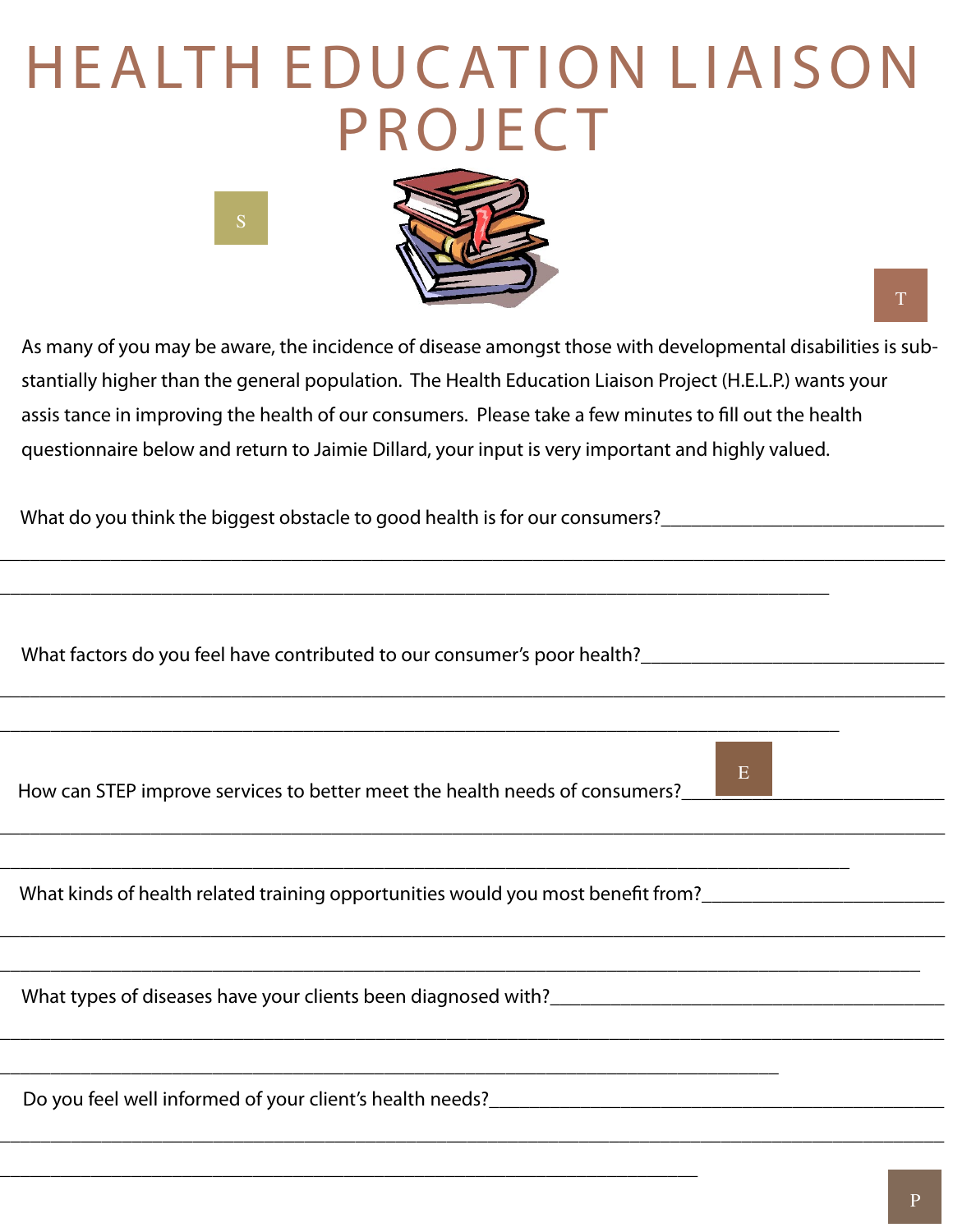*Do you feel adequately trained to meet your client's health needs?\_\_\_\_\_\_\_\_\_\_\_\_\_\_\_\_\_\_\_\_\_\_\_\_\_\_\_\_\_\_\_\_\_\_\_\_\_\_\_\_\_\_\_\_\_\_\_*

*\_\_\_\_\_\_\_\_\_\_\_\_\_\_\_\_\_\_\_\_\_\_\_\_\_\_\_\_\_\_\_\_\_\_\_\_\_\_\_\_\_\_\_\_\_\_\_\_\_\_\_\_\_*

*\_\_\_\_\_\_\_\_\_\_\_\_\_\_\_\_\_\_\_\_\_\_\_\_\_\_\_\_\_\_\_\_\_\_\_\_\_\_\_\_\_\_\_\_\_\_\_\_\_\_\_\_\_*

*\_\_\_\_\_\_\_\_\_\_\_\_\_*

*\_\_\_\_\_\_\_\_\_\_\_\_\_\_*

*\_\_\_\_\_\_\_\_\_\_\_\_\_\_*

*\_\_\_\_\_\_\_\_*

*\_\_\_\_\_\_\_\_\_\_\_\_\_*

 *Do you feel the medical community meets your client's health*  needs?

*\_\_\_\_\_\_\_\_\_\_\_\_\_\_\_\_\_\_\_\_\_\_\_\_\_\_\_\_\_\_\_\_\_\_\_\_\_\_\_\_\_\_\_\_\_\_\_\_\_\_\_\_\_\_*

*\_\_\_\_\_\_\_\_\_\_\_\_\_\_\_\_\_\_\_\_\_\_\_\_\_\_\_\_\_\_\_\_\_\_\_\_\_\_\_\_\_\_\_\_\_\_\_\_\_\_\_\_\_*

 *When does a person have the right to make the wrong choice*  about his or her health?

*\_\_\_\_\_\_\_\_\_\_\_\_\_\_\_\_\_\_\_\_\_\_\_\_\_\_\_\_\_\_\_\_\_\_\_\_\_\_\_\_\_\_\_\_\_\_\_\_\_\_\_\_\_*

*\_\_\_\_\_\_\_\_\_\_\_\_\_\_\_\_\_\_\_\_\_\_\_\_\_\_\_\_\_\_\_\_\_\_\_\_\_\_\_\_\_\_\_\_\_\_\_\_\_\_\_\_\_*

 *What is your best tip for those in the medical community to improve services?* 

*\_\_\_\_\_\_\_\_\_\_\_\_\_\_\_\_\_\_\_\_\_\_\_\_\_\_\_\_\_\_\_\_\_\_\_\_\_\_\_\_\_\_\_\_\_\_\_\_\_\_\_\_\_*

*\_\_\_\_\_\_\_\_\_\_\_\_\_\_\_\_\_\_\_\_\_\_\_\_\_\_\_\_\_\_\_\_\_\_\_\_\_\_\_\_\_\_\_\_\_\_\_\_\_\_\_\_\_*

 *What should happen if consumers do not follow the advice of their physicians?* 

*\_\_\_\_\_\_\_\_\_\_\_\_\_\_\_\_\_\_\_\_\_\_\_\_\_\_\_\_\_\_\_\_\_\_\_\_\_\_\_\_\_\_\_\_\_\_\_\_\_\_\_\_\_*

What is your responsibility in ensuring your client remains Psychology Today at psychologytoday. *healthy?\_\_\_\_\_\_\_\_\_\_\_\_\_\_\_\_\_\_\_\_\_\_\_\_\_\_\_\_\_\_\_\_\_\_\_\_\_\_\_\_\_\_\_\_\_\_*

*\_\_\_\_\_\_\_\_\_\_\_\_\_\_\_\_\_\_\_\_\_\_\_\_\_\_\_\_\_\_\_\_\_\_\_\_\_\_\_\_\_\_\_\_\_\_\_\_\_\_\_\_\_*

 *What other suggestions do you have for improving the health*  of our consumers?

*\_\_\_\_\_\_\_\_\_\_\_\_\_\_\_\_\_\_\_\_\_\_\_\_\_\_\_\_\_\_\_\_\_\_\_\_\_\_\_\_\_\_\_\_\_\_\_\_\_\_\_\_\_*





S

Our warmest and<br>deepest sympathies

Kelly & R and their fami<br>From your ST<br>Family



Getting to Know Yo u Are you a procrastinator or just burned out?  *Assertive or just extremely able to*  T

 *cope? Do you buckle under pressure or bounce back from adversity? You may be able to find out by taking a self-test from psychtests.com/yahoo/work\_life/. The site offers a series of tests that take just minutes and offer immediate personalized evaluations, free of charge. You'll find tests gauging burnout for both service- and non-servicerelated professions, as well as tests on coping skills, assertiveness, resilience and other work/life attributes.*